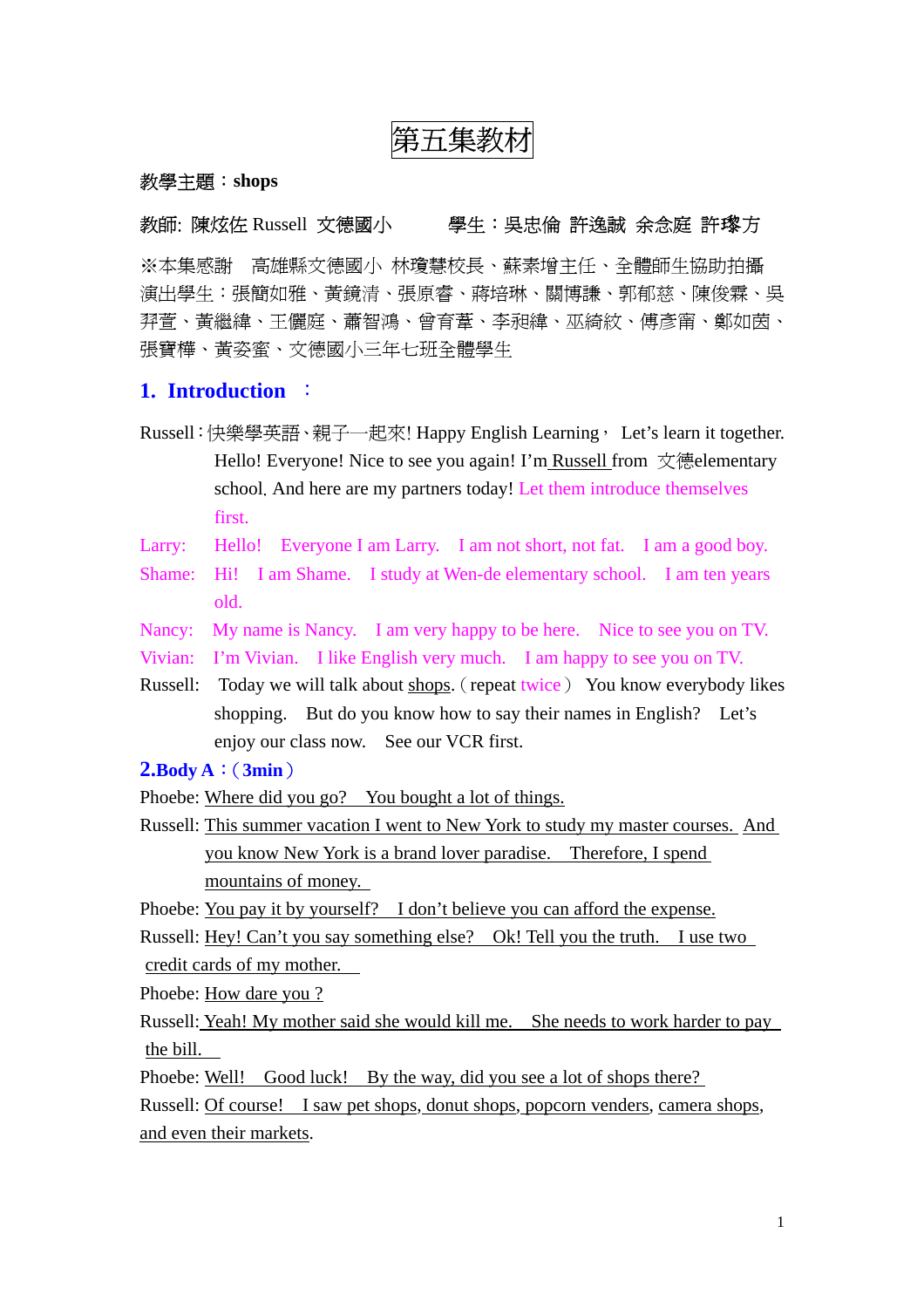### **Body B**:場景唱遊實景

- Russell: After seeing the conversation, do you think it's important to learn shops English?
- S(G1): 對啊!Russell 老師!如果我們學會這些商店的英文名稱,我們就可以知道要 到那裡去買玩具、糖果、漂亮的衣服了!
- S(B1): 對!對!對!還有像是我要吃好吃的料理、看最新的卡通電影,我都得要知 道這些地點的英文要怎麼說喔!
- Russell: Ok! Let's enjoy our class now.

**Body C**:字彙教學 Vocabulary teaching

**Vocabulary teaching**

- Russell: 我們要開始教本課的生字囉! The first word is supermarket. 小朋友應該 不陌生吧! 在你家附近是不是也有supermarket呢?
- Nancy: Russell teacher, I know it's 超級市場嘛!這個字是從 market 市場這個字演 變而來的, 前面加上 super 就是超級的意思,像超人 superman 就是 super 和 man 兩個字的組合一樣。

Russell: Nancy 真不錯! 你觀察的很仔細呦! Ok! Repeat after me. supermarket. S(All): Supermarket.

- Russell: Next word is restaurant. This is the place where you can eat rice, noodles, pizza and other things.
- S(B2): 這個字是餐廳的意思,很簡單嘛!來大家和我一起唸restaurant
- Russell: Very good! Now we see the third word. department store.
- S(B1): Russell teacher, 這個字我學過它是百貨公司的意思, 但是為什麼像台北 101、京華城都不用department store而用mall這個字呢?
- Russell: 這是因為台灣的百貨公司為了要仿傚國外的購物環境,所以也依照國外 的風格設計購物中心,這種大型的購物中心就稱為mall。So you know the difference between the department store and the shopping mall. Now it's your turn to practice. department store
- S(G2): 老師我好想去看電影和逛書店又!你快點告訴我們電影院和書店的英文 啦!
- Russell: Don't hurry! movie 就是電影, 那電影院就是movie theater或直接說theater 就可以了!
- S(G1): Russell teacher, 我們一年級的時候學過 book 書這個字, 那書店是不是也是 用這個字呢?
- T(R): That's right! We call it bookstore.
- Larry: 這次換我和大家一起練習, movie theater, bookstore Russell teacher, I love bread, toast and where I can buy these stuff.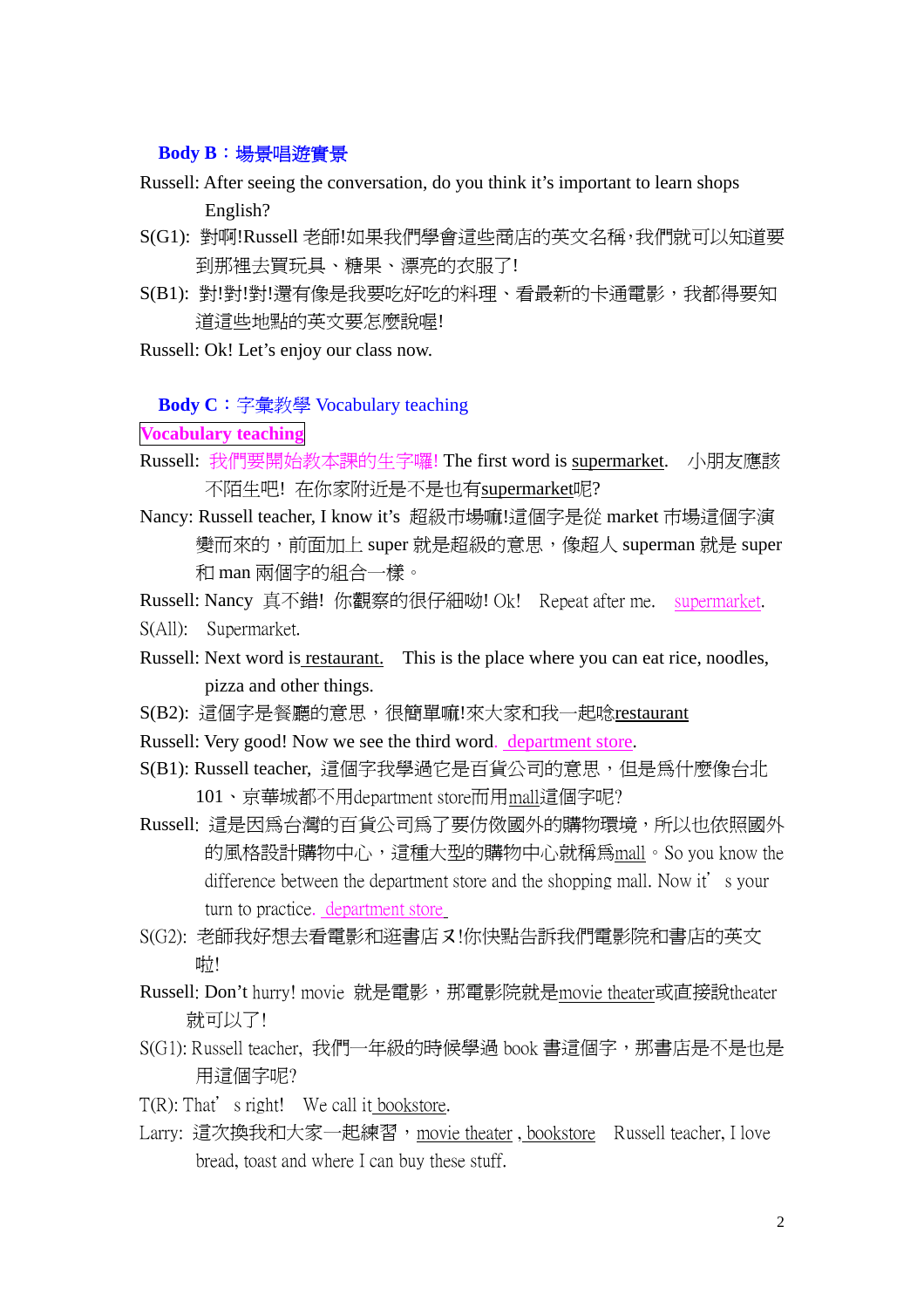T(R): Of course! You can buy it at the bakery. 麵包店囉!愛吃麵包的小朋友跟著Larry 一起練習吧!

Larry: bakery

- Russell: ㄟ! 你們只想到出國去玩的時候要買什麼?那如果汽車沒油了,能去哪裡 玩呢?如果吃壞肚子了要上哪裡就醫呢?
- S(G1): 汽車沒油那可就傷腦筋了!不過別擔心只要有了gas station就可以幫你搞定 了。
- S(G2): 我爸爸和媽媽都是醫生,肚子痛上hospital就對了!
- S(B1/2): 你們兩到底在說什麼啊? 什麼沒油要找 gas 什麼的,肚子痛為什麼要上 hospi 痛?
- S(G1/2): Oh! My God! gas station 就是加油站、hospital就是醫院啦! 各位小朋友和 我們一起練習這兩個字吧! gas station, hospital
- Russell: 電視機前的小朋友記清楚了嗎? 來, 我們再來複習一次。supermarket, restaurant, department store, movie theater, book store, bakery, gas station, hospital
- Russell: 小朋友學會的這些單字,我們還要知道什麼時候可以用上它們喔! 現在 我們請兩位小朋友利用這些單字說一段 Conversation.

**Conversation 1**

## **Body D**:公車站合成景

- S(G1): Hey! Shame. How's it going?
- S(B1): Fine, I am waiting for the bus.
- S(G1): Oh! Where are you going?
- S(B1): To the movie theater. I want to see spider man 2.
- $S(G1)$ : Wait for me. I want to go with you.
- S(B1): Here comes the bus! Let's go!

## **Body D**:

Russell: 從剛才的 Conversation 1,我們可以看到要問別人你要上哪裡去的說法以 及我要到某處去的回答法,這邊我們先賣個關子,等會再告訴你,我們 先來逐句的解釋這個會話的內容。第一句是 Hey! Shame How's it going? 這邊的 How's it going? 就等於是 How are you?的問候語, Hey! Shame 你 好嗎? 那 Shame 的回答是 Fine, I am waiting for the bus. 我很好,我在等 公車。那 Vivian 聽到 Shame 是在等公車就很好奇他要到哪裡去,所以她 問了 Oh! Where are you going? Shame 回答說 To the movie theater. 到電 影院去,I want to see Spiderman 2.我要去看蜘蛛人第二集. Vivian 一聽她 也想一起去看電影,所以她說了 Wait for me. 等等我啊! I want to go with you. 我也想和你一起去。結果公車來了,Shame 就說了 Here comes the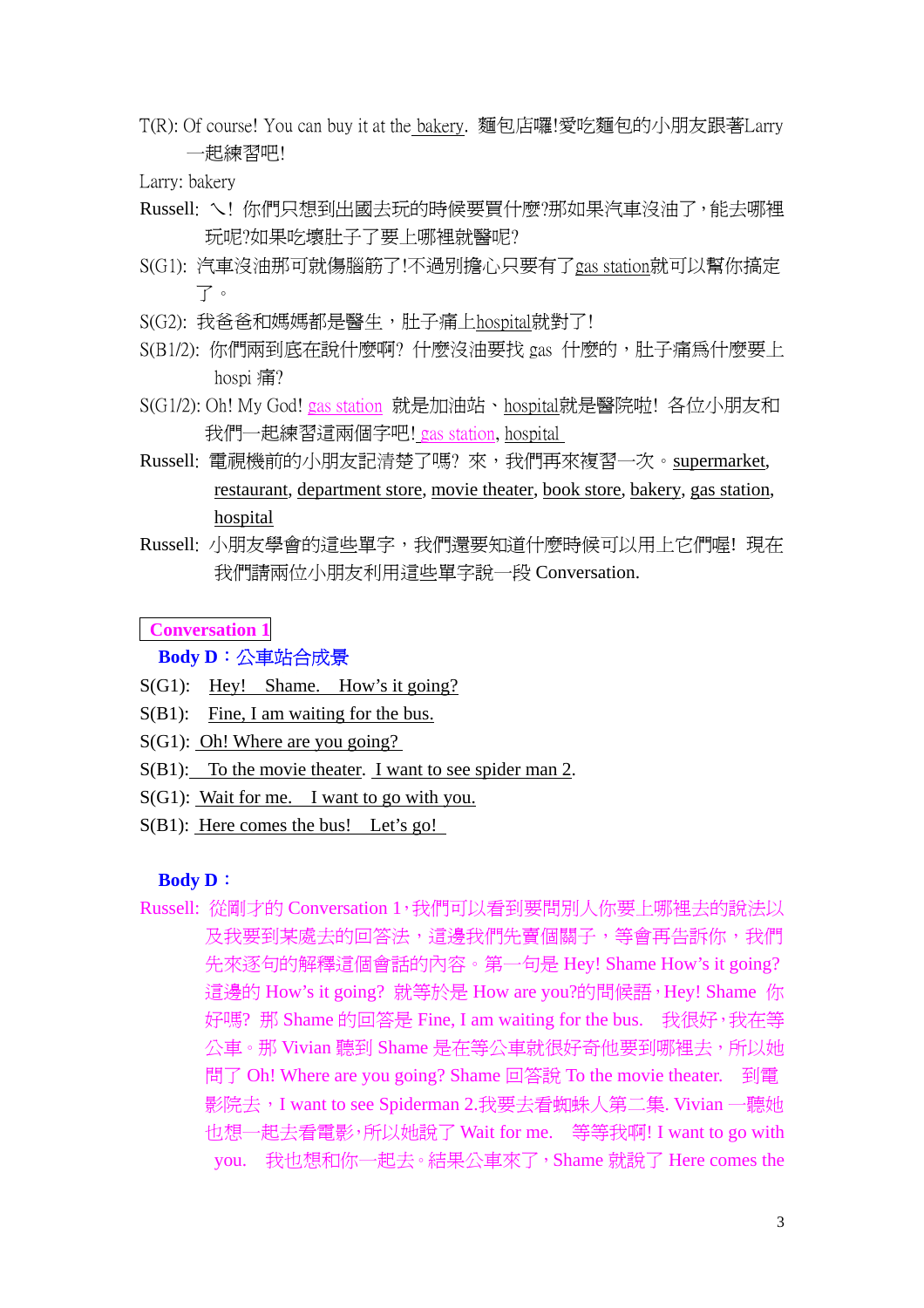bus!公車來了! Let's go! 我們走吧!

Ok, we repeat this conversation again. This time you can repeat after me. Hey! Shame how's it going? **(say twice)** I am waiting for the bus. **(say twice)** Oh! Where are you going? **(say twice)** To the movie theater. **(say twice)**,I want to see spider man 2. **(say twice)** Wait for me **(say twice)** I want to go with you **(say twice)**。Here comes the bus! **(say twice)** Let's go! **(say twice)** 

Russell: From the dialogue we can see this sentence pattern. "Where are you going?" and the answer part is "To the(
)." 這邊Where are you going? 就是在問別人你要到哪裡去? To the( ).我要到某某地方, 那把你 要去的地方放在括弧中。好! 電視前面的大朋友、小朋友你們是否也會 了呢?我們今天的英文小記者會到學校訪問看看,小朋友們是不是都會這 個句型了呢?Look at our VCR.

四位小記者**: Hi! Everybody. We are English reporters. Now we are at Wen-de elementary school. Wait and see our inerview. Let's go!**

## **Body D**:唱遊實景

S(B1):看完英文小記者的訪問之後,接下來再讓我們一起練習一次.

- $S(G1/2)$ : Where are you going?
- S(B1/2): To the book store.
- S(B1/2): Where are you going?
- S(G1/2): To the department store.

## **Body E**:教學合成景

Russell: Ok! Besides asking for directions. We can use shop names for another situation. 除了問人家你要上哪去,我們學的這些商店名稱還有另外的 功用又!現在我們再請兩位小朋友來說一段 Conversation.

**Conversation 2**

**Body E**:

- S(B2): Oh, no! I can't find my wallet.
- S(G2): Did you leave it at the restaurant?

S(B2): Maybe I did.

S(G2): Go back quickly! And take it back.

S(B2): No. I don't want to go back to the restaurant. I didn't pay the bill.

**Body E**: